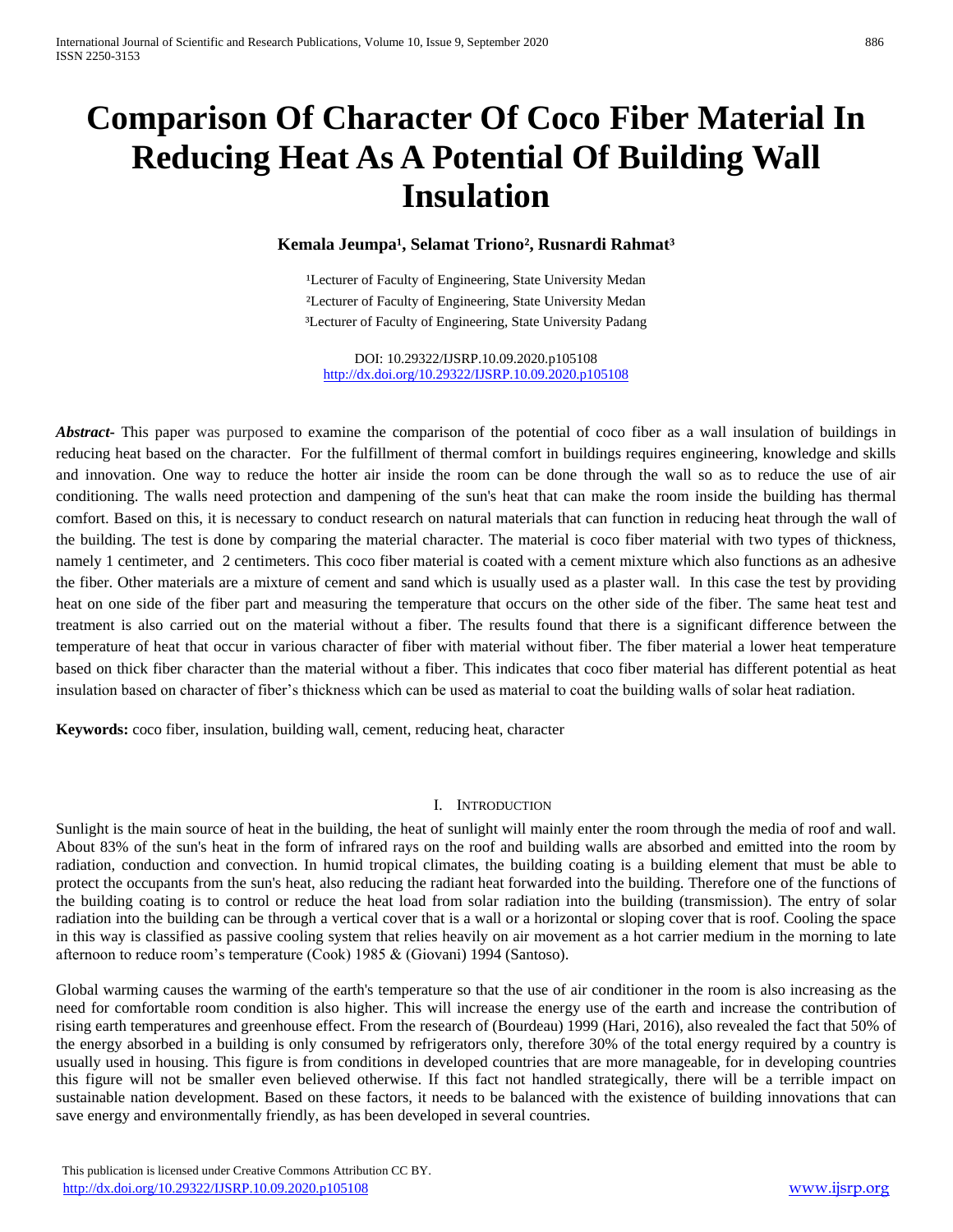The heat on the wall will propagate into the room so the room becomes hot. Walls need protection and dampening from the sun's heat so that indoor space will not heat up. Therefore one way to inhibit heat from outside the room can be done through the wall. Nonheated rooms can reduce the use of air conditioning. By reducing the use of air conditioning means to save energy and also save the earth and the environment.

Environmental awareness can be realized with the use of materials derived from nature as a form of energy conservation and environmental protection. For example coco fiber, is one of the waste that has not been fully utilized in Indonesia. The amount of coco fiber capacity produced from coconut harvest annually in Indonesia is quite large where coco fiber is a large part of coconut fruit, which is 35% of the total weight of coconut.

Based on this matter, it is necessary to do research on natural materials that can reduce heat. The problem that arises in this study is how the potential of coco fiber material based on the character of thick fiber used as insulation to reduce heat. This research was conducted with the aim to know the potential of coco fiber which later can serve as a wall covering the building to reduce heat from outside.

# II. REVIEW OF RELATED LITERATURE

Research on innovations related to environmentally friendly buildings to answer the phenomenon of global warming has been done by some researchers in research on building materials for walls that can reduce heat. Among them is Ayu Yuswita Sari et al, who conducted research on lightweight concrete panels focus on the pearlite as a mixture of concrete panels that can serve as a heat insulator. Likewise Agus Santoso et al, who conducted research on mortal mix materials with a focus on the utilization of pumice breksia as the main ingredient of instant mortar as a heat reducer. While Hary Wibowo conducts a hot conductivity study between styrofoam and rice coir and focuses on measuring the comparison between styrofoam particle board composition with rice coir particle board composition as a good material for heat insulators.

Similarly, several studies conducted by foreign researchers on building materials for a wall capable of muffling the heat among them by Xi Meng et al., who conducted a study of the wall of the building that focused on the addition of retro-reflective material on the wall, which can improve the temperature of the building by reflecting solar radiation back in the opposite direction. Furthermore, V.B Omubo-Pepple et al., which conducted a study on building walls with a focus on determining the thermal conductivity of cement reinforced by periwinkle shells (sea shells) used as construction materials. Meanwhile, Dubois Samuel et al., conducted a study of building walls with a focus on hygrothermal behavior of plant-based insulation products to assess their impact on energy performance in buildings, predict indoor climatic conditions and prevent unexpected degradation risks.

# III. RESEARCH ELABORATIONS

# *A. Material*

The material in this study consisted of several characters for coco fiber material, namely 1 centimeter, and 2 centimeter coated with a cement mixture. The other materials are mixtures of cement and sand commonly used as wall plaster material. Process making material can be shown in Figure 1 below.



Figure 1: Process of making coco fiber material

# *B. Approach*

The research approach tests related to coco fiber in reducing heat was following the framework in Figure 2.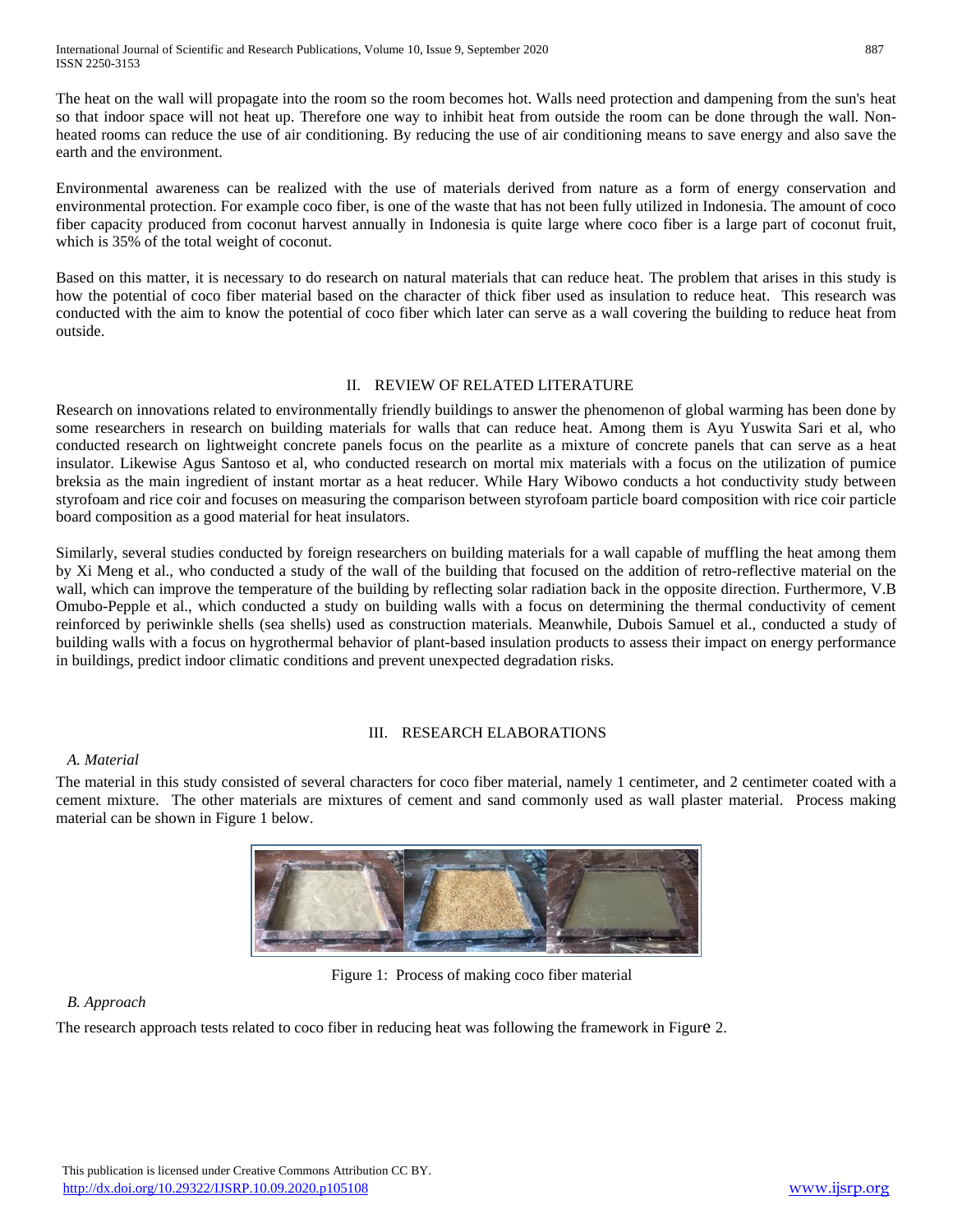

Figure 2. Flowchart of the Research Procees

The approach of this research is based on the experiment to know the potential thickness character of coco fiber in reducing heat. In this case testing is done by comparing the two test materials. After the fiber and cement is good enough to bind and harden then tested. In this case the test by providing heat on one side of the fiber part and measuring the temperature occurs on the other side of the fiber. The same heat test and treatment is also carried out on the material without a fiber. The heat given is 35 °C for 140 minutes. The instrument for measuring the temperature that occurs in the material is by using sensors connected to the computer and can be read on the monitor screen.

In testing, the material is placed in a box. Testing on this material is done by using 3 thermal sensors and one heater as a heater. The first sensor is placed on one side of the material connected to the heater as T1 which is the temperature given to the material. The second sensor is T2, which is ambient temperature in the test environment that is placed outside of the box. The third sensor, T3, is placed on the other side of the material which will detect the yield temperature that has been absorbed by the material. This heater is connected to a power source and a Ts controller which is a device to control the amount of temperature given.

#### IV. RESULTS OR FINDING

Research on innovations related to building materials that can reduce heat has been carried out by many researchers but not many have conducted research on the natural material of coco fiber. Coconut fruit composed of fibers that serve to protect the hard part called the shell, serves to protect the seeds that are only protected by the membrane attached to the inner side of the shell, there is a liquid containing many enzymes called coconut water, and solid phase settles on the wall of the shell along with the growing old fruit called coconut meat. It can be concluded that the coconut coir is part of the coconut that protects the inside of the coconut from the outside including from the heat of the sun. Based on this, coconut coir is estimated to have the potential for heat insulation so, it is necessary to research the character of coco fiber as building wall coating to reduce heat.

This study compared the potential character of thick coco fiber material to non-fiber material. The results test can be shown in the graph in the following figure. The figure shows that there are 3 graph lines: the top line shows the temperature given; the line in the middle shows the measured temperature after the material has been absorbed; the line below shows the temperature around the test.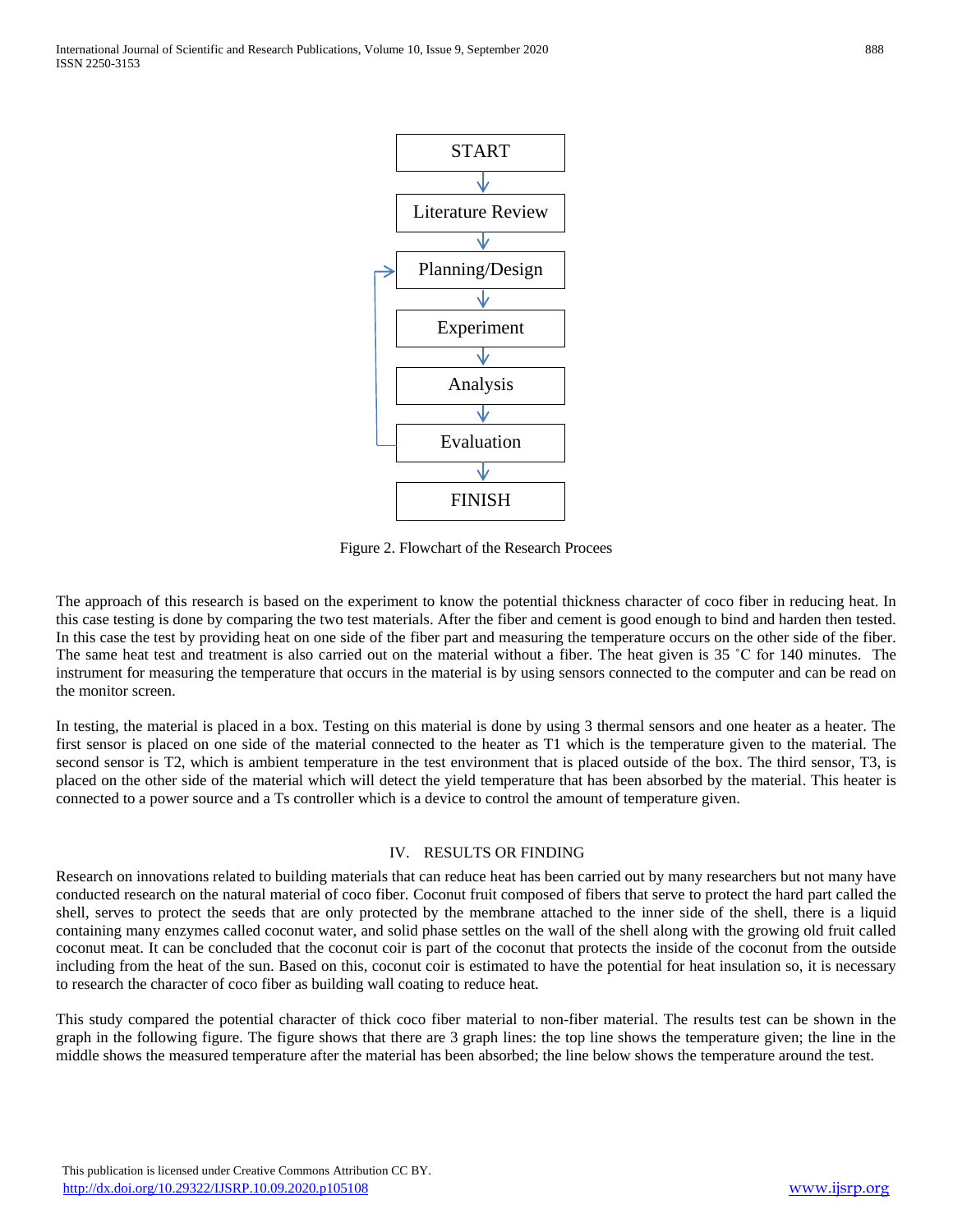

The graph in Figure 2 shows the results test of material without fiber. The Y-axis of the series 1 line shows the amount of heat applied and measured on one side of the material expressed in Celsius, while series 2 shows the amount of heat absorbed by the material measured on the other side of the material, next the series 3 line shows the measured temperature in the environment around the test . The X-axis shows the length of time during the test expressed in minutes. The results obtained from the graph show that when given the heat of 35 Celsius for 140 minutes, the temperature measured on the other side of the material without fiber ranges from 34.5 ˚C.



Figure 4: The results of coco fiber materials

The graph in figure 3 shows the test results of the fiber material with a thickness of 1 centimeter and 2 centimeters. The Y-axis of the series 1 line shows the amount of heat applied and measured on one side of the material expressed in Celsius, while series 2 shows the amount of heat absorbed by the material measured on the other side of the material, the series 3 line shows the measured temperature in the environment around the test . The X-axis shows the length of time during the test expressed in minutes. The results obtained from the graph of fiber material 1 centimeter show that when given the heat of 35 ˚C for 140 minutes the temperature measured on the other side of the material of fiber 1 centimeter ranges from 33 ˚C. The results obtained from the graph of fiber materials 2 centimeter show that when given the heat of 35 ˚C for 140 minutes the temperature measured on the other side of the material of fiber 2 centimeters ranges from 31.5 ˚C.

From the results of experiments conducted in this study showed a significant difference between the amount of temperature provided and the temperature measured between coco fiber and without fiber. From the comparison of thickness character of coco fiber material